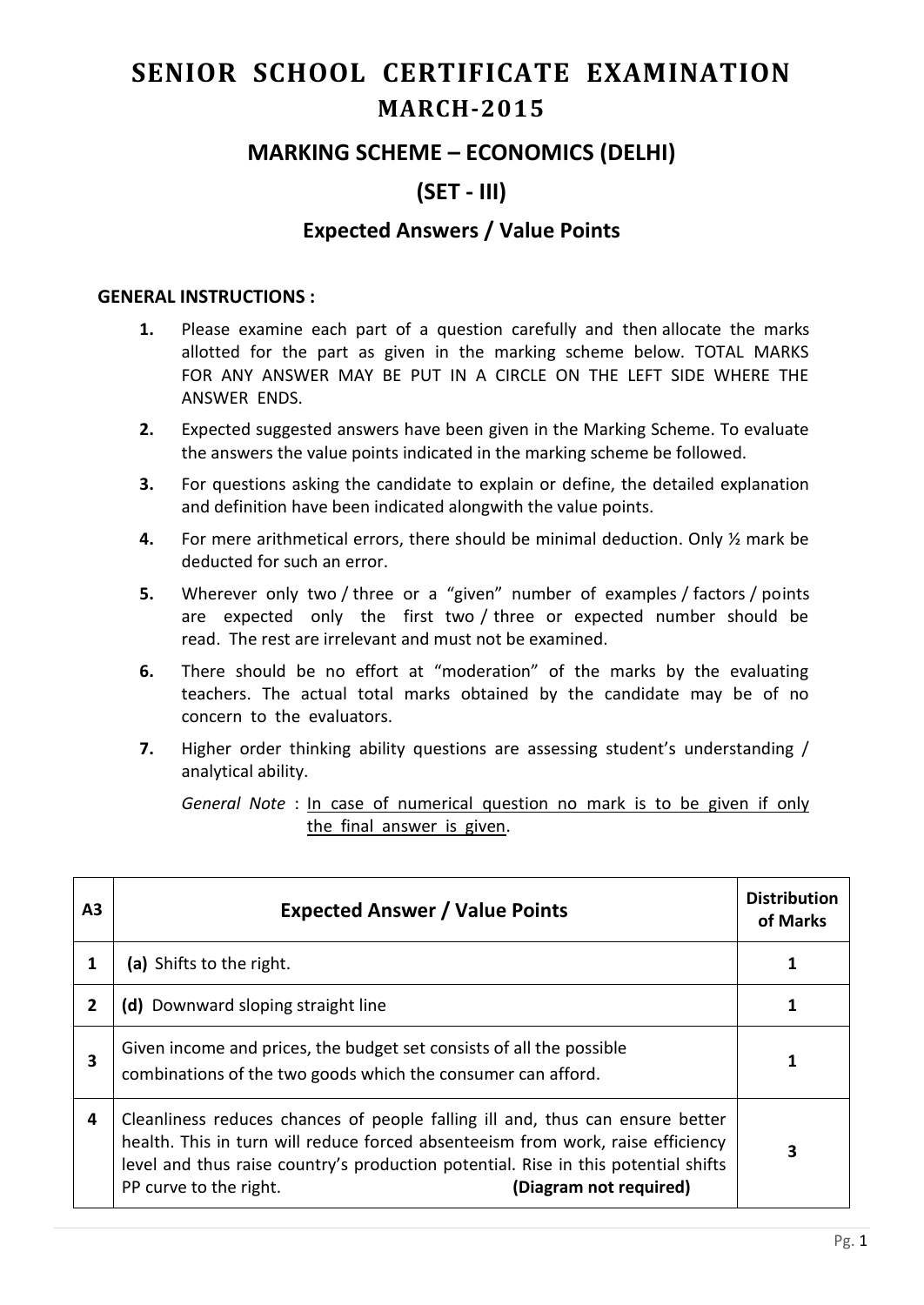| Large scale outflow of foreign capital from the economy will reduce resources                                                                                                                                                                                                                                                                                                                                                                     |                                |
|---------------------------------------------------------------------------------------------------------------------------------------------------------------------------------------------------------------------------------------------------------------------------------------------------------------------------------------------------------------------------------------------------------------------------------------------------|--------------------------------|
| and thus production potential of the country will fall. Fall in production<br>potential in turn will shift the PP-Curve downwards.                                                                                                                                                                                                                                                                                                                |                                |
| (Diagram not required)                                                                                                                                                                                                                                                                                                                                                                                                                            | 3                              |
| 5<br>The feature implies that when a producer, in an oligopoly market, takes<br>decision about price or output, he takes into consideration the likely reactions<br>of the rival producers. For taking decisions, thus, a producer in an oligopoly<br>market is dependent on other producers.                                                                                                                                                     | 3                              |
| 6<br>Price<br>P<br>Ceiling<br>ρ<br>SHORTAGE<br>0<br>$Q_{1}$<br>Q <sub>2</sub><br>$Q y$ .                                                                                                                                                                                                                                                                                                                                                          | 1                              |
| Maximum price ceiling refers to imposition of upper limit on the price of a good<br>by the government. For example, in the diagram OP is price ceiling while<br>equilibrium price is $OP_1$ . At this price the producers are willing to supply only PA<br>(Or $OQ_1$ ) while consumers demand PB (Or $OQ_2$ ). The effect of the ceiling is that<br>shortage, equal to AB $(Q_1Q_2)$ , is created, which may further lead to black<br>marketing. | $\overline{2}$                 |
| <b>For blind Candidates Only:</b><br>Price ceiling means putting the upper limit by the government on the price that<br>can be charged by the producers of a good from the buyers.<br>Maximum price ceiling, is lower than equilibrium price, leads to rise in demand<br>and fall in supply. This creates shortage of the good in the market. This may<br>lead to black marketing.                                                                | $\mathbf{1}$<br>$\overline{2}$ |
| The measure of price elasticity of demand has a minus sign because there is<br>$\overline{\mathbf{z}}$<br>inverse relation between price and demand of a normal good, while the<br>measure of price elasticity of supply has plus sign because there is direct<br>relation between price and supply of a good.                                                                                                                                    | 3                              |
| Good X<br><b>Good Y</b><br>8<br><b>MRT</b><br>(Units)<br>(Units)                                                                                                                                                                                                                                                                                                                                                                                  |                                |
| 20<br>0                                                                                                                                                                                                                                                                                                                                                                                                                                           |                                |
| 2Y:1X<br>18<br>1                                                                                                                                                                                                                                                                                                                                                                                                                                  |                                |
| $\overline{2}$<br>4Y:1X<br>14                                                                                                                                                                                                                                                                                                                                                                                                                     |                                |
| 3<br>8<br>6Y:1X                                                                                                                                                                                                                                                                                                                                                                                                                                   |                                |
| 4<br>$\mathbf 0$<br>8Y:1X                                                                                                                                                                                                                                                                                                                                                                                                                         | $1\frac{1}{2}$                 |
| Since MRT is increasing, PP curve will be downward sloping and concave to the<br>origin.                                                                                                                                                                                                                                                                                                                                                          | $1\frac{1}{2}$                 |
| (Diagram not required)                                                                                                                                                                                                                                                                                                                                                                                                                            |                                |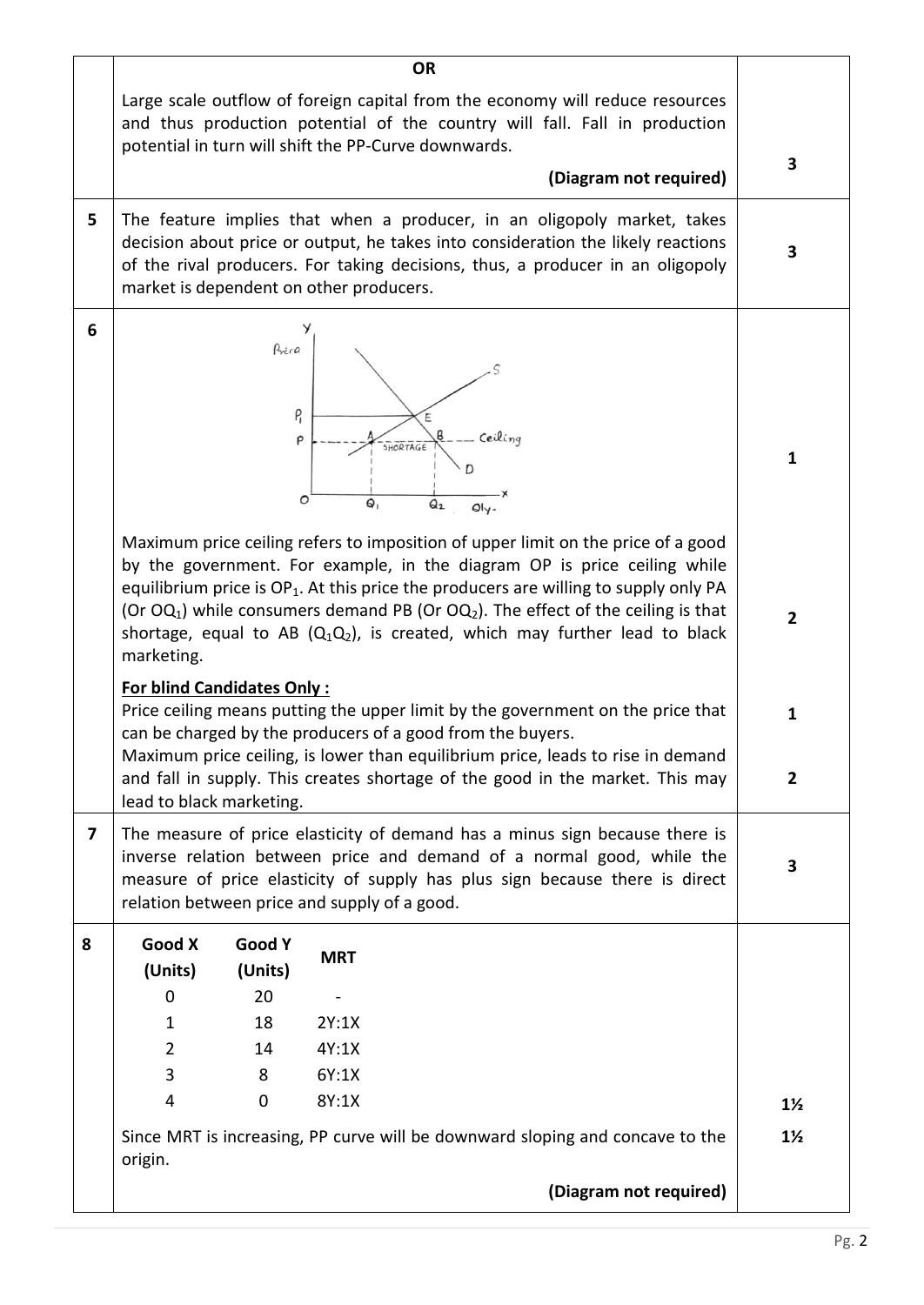| 9  | <b>Price</b>                                                                                                                                                                                                                            | Exp.       | <b>Demand</b>                                   |                                                               |                |
|----|-----------------------------------------------------------------------------------------------------------------------------------------------------------------------------------------------------------------------------------------|------------|-------------------------------------------------|---------------------------------------------------------------|----------------|
|    | 4                                                                                                                                                                                                                                       | 100        | 25                                              |                                                               | $1\frac{1}{2}$ |
|    | $\overline{2}$                                                                                                                                                                                                                          | 100        | 50                                              |                                                               |                |
|    | $E_p = \frac{P}{Q} \times \frac{\Delta Q}{\Delta P}$                                                                                                                                                                                    |            |                                                 |                                                               | $\mathbf{1}$   |
|    | $=\frac{4}{25}\times\frac{25}{-2}$                                                                                                                                                                                                      |            |                                                 |                                                               | $\mathbf{1}$   |
|    | $=-2$                                                                                                                                                                                                                                   |            |                                                 |                                                               | $\frac{1}{2}$  |
|    |                                                                                                                                                                                                                                         |            |                                                 |                                                               |                |
|    |                                                                                                                                                                                                                                         |            |                                                 | (No marks if only the final answer is given)                  |                |
| 10 | Cost in economics refers to the sum of actual money expenditure on inputs and<br>the imputed expenditure in the form of inputs supplied by the owners including<br>normal profit.<br>If MC < AVC, then AVC falls                        |            |                                                 |                                                               | $\mathbf{1}$   |
|    | If MC = AVC, then AVC is constant                                                                                                                                                                                                       |            |                                                 |                                                               |                |
|    | If MC > AVC, then AVC rises                                                                                                                                                                                                             |            |                                                 | (Diagram not required)                                        | 3              |
|    |                                                                                                                                                                                                                                         |            | <b>OR</b>                                       |                                                               |                |
|    | Revenue in Economics refers to the market value of output produced Or<br>receipts from sale of output produced.<br>If MR > AR, AR rises                                                                                                 |            |                                                 |                                                               |                |
|    | If $MR = AR$ , AR is constant                                                                                                                                                                                                           |            |                                                 |                                                               |                |
|    | If MR < AR, AR Falls.                                                                                                                                                                                                                   |            |                                                 | (Diagram not required)                                        | 3              |
| 11 | The Phases are:<br><b>Phase : I</b> TP rises at increasing rate i.e. upto A in diagram.<br>MP rises i.e. upto 'a'<br>Phase : II TP rises at decreasing rate i.e. between A and B. MP falls and<br>remains positive between 'a' and 'b'. |            |                                                 |                                                               |                |
|    | Phase : III TP falls i.e. after B. MP falls and is negative i.e. after 'b'                                                                                                                                                              |            |                                                 |                                                               | 1x3            |
|    | У<br>TP<br>$\circ$                                                                                                                                                                                                                      | Phase<br>r | Β<br>Phase II<br>PRase III<br>Variable<br>Input | ΤP                                                            | 3              |
|    | Y<br>MP<br>O                                                                                                                                                                                                                            | PhaseI     | a<br>PhaseIII<br>Phase II<br>MP                 | Variable<br>input<br>(Diagram on single axis is also correct) |                |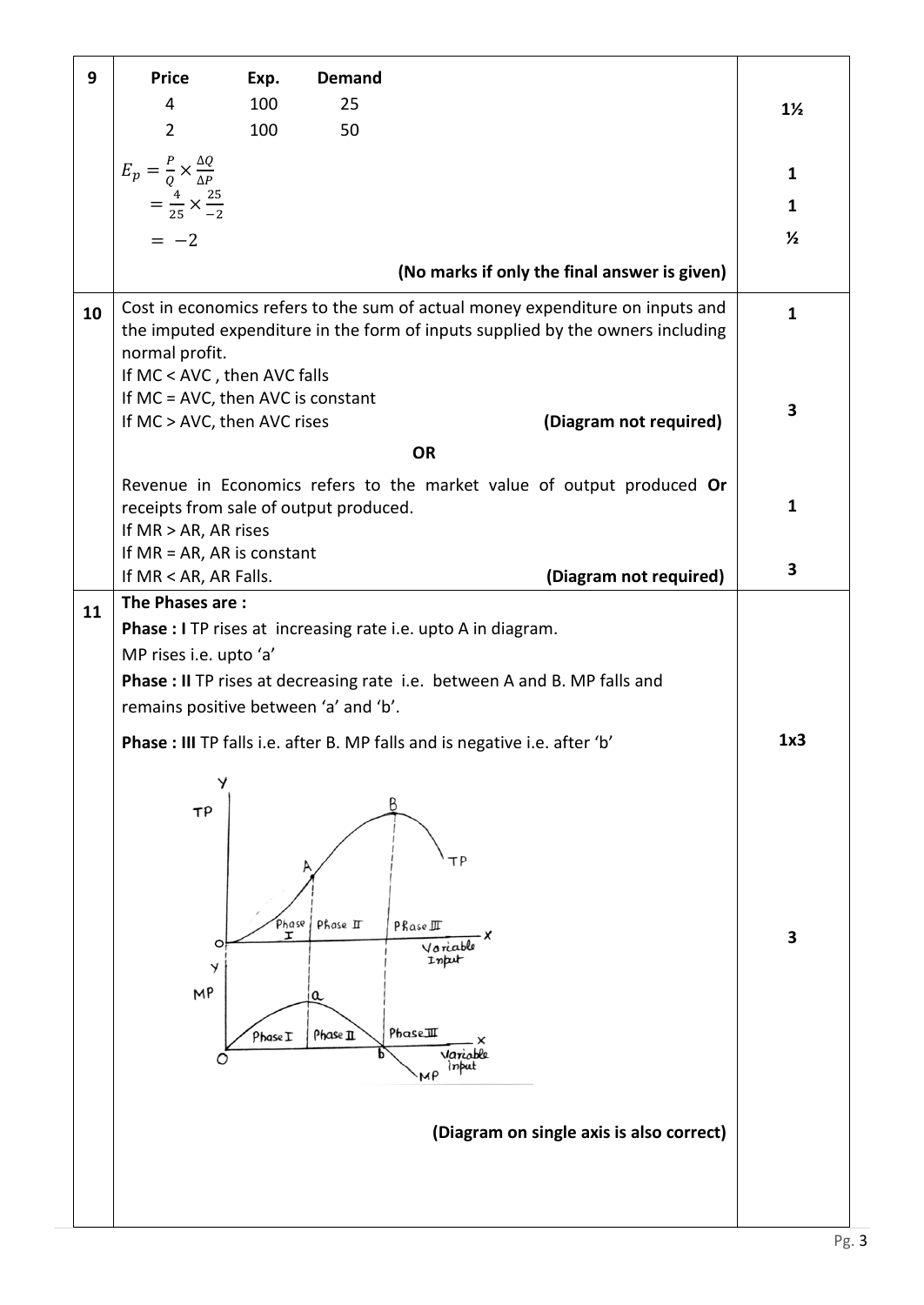|    | <b>For blind Candidates Only:</b>                                                            |         |                                        |                                                                                                                                                                                                             |   |
|----|----------------------------------------------------------------------------------------------|---------|----------------------------------------|-------------------------------------------------------------------------------------------------------------------------------------------------------------------------------------------------------------|---|
|    | Variable input                                                                               | TP      | <b>MP</b>                              |                                                                                                                                                                                                             |   |
|    | (Units)                                                                                      | (Units) | (Units)                                |                                                                                                                                                                                                             |   |
|    | 1                                                                                            | 6       | 6                                      |                                                                                                                                                                                                             |   |
|    | $\overline{2}$                                                                               | 20      | 14                                     |                                                                                                                                                                                                             |   |
|    | 3                                                                                            | 32      | 12                                     | Or any other                                                                                                                                                                                                |   |
|    | 4                                                                                            | 40      | 8                                      | relevant<br>numerical                                                                                                                                                                                       | 3 |
|    | 5                                                                                            | 40      | 0                                      | example                                                                                                                                                                                                     |   |
|    | 6                                                                                            | 37      | $-3$                                   |                                                                                                                                                                                                             |   |
|    | <b>Phases:</b>                                                                               |         |                                        |                                                                                                                                                                                                             |   |
|    | to 5 units.                                                                                  |         |                                        | (1) TP increases at increasing rate and MP rises upto 2 units.<br>(2) TP increases at decreasing rate and MP falls but remains positive from 3<br>(3) TP falls and MP becomes negative from 6 unit onwards. | 3 |
| 12 | - Given equilibrium, supply 'increases.'                                                     |         |                                        |                                                                                                                                                                                                             |   |
|    | - Price remaining unchanged, excess supply emerges.                                          |         |                                        |                                                                                                                                                                                                             |   |
|    | - Excess supply leads to competition among sellers causing price to fall.                    |         |                                        |                                                                                                                                                                                                             |   |
|    | - Fall in price causes rise (expansion) in demand and fall (contraction) in supply.          |         |                                        | 6                                                                                                                                                                                                           |   |
|    |                                                                                              |         |                                        | - These changes continue till the market is in equilibrium again at a lower price.                                                                                                                          |   |
|    |                                                                                              |         |                                        | (Diagram not required)                                                                                                                                                                                      |   |
| 13 |                                                                                              |         |                                        | Given $Px = 3$ , $Py = 3$ and MRS = 3, A consumer is said to be in equilibrium when                                                                                                                         |   |
|    | $MRS =$                                                                                      |         |                                        |                                                                                                                                                                                                             |   |
|    | Substituting values we find that                                                             |         |                                        |                                                                                                                                                                                                             |   |
|    | $3 > \frac{3}{3}$                                                                            |         |                                        |                                                                                                                                                                                                             |   |
|    | i.e. MRS > $\frac{P_x}{P_y}$                                                                 |         |                                        |                                                                                                                                                                                                             |   |
|    | Therefore consumer is not in equilibrium.                                                    |         |                                        |                                                                                                                                                                                                             |   |
|    | MRS > $\frac{P_x}{P_y}$ means that consumer is willing to pay more for one more unit of X as |         |                                        | 3                                                                                                                                                                                                           |   |
|    | compared to what market demands.                                                             |         |                                        |                                                                                                                                                                                                             |   |
|    |                                                                                              |         | The consumer will buy more units of X. | As a result MRS will fall due to the Law of Diminishing Marginal Utility<br>This will continue till MRS = $\frac{P_x}{P_y}$ and consumer is in equilibrium                                                  |   |
|    |                                                                                              |         |                                        | (Diagram not required)                                                                                                                                                                                      | 3 |
|    |                                                                                              |         |                                        |                                                                                                                                                                                                             |   |
|    |                                                                                              |         |                                        |                                                                                                                                                                                                             |   |
|    |                                                                                              |         |                                        |                                                                                                                                                                                                             |   |
|    |                                                                                              |         |                                        |                                                                                                                                                                                                             |   |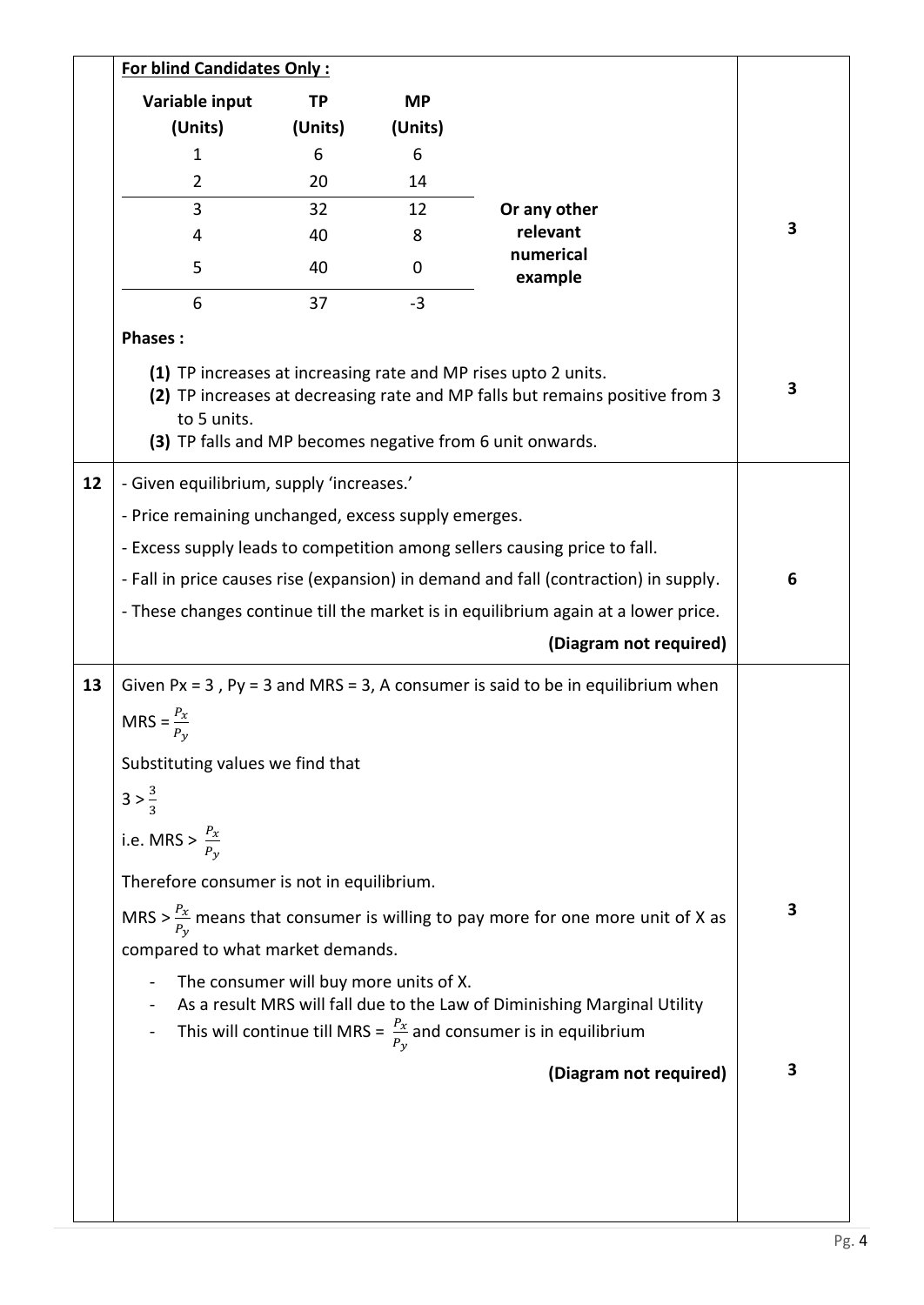|    | <b>OR</b><br>Given $P_x = 4$ , $P_y = 5$ and $MU_x = 5$ , $MU_y = 4$ , a consumer will be in equilibrium<br>when                                                                                                                                                                                 |              |
|----|--------------------------------------------------------------------------------------------------------------------------------------------------------------------------------------------------------------------------------------------------------------------------------------------------|--------------|
|    | $\frac{MU_x}{P_x} = \frac{MU_y}{P_y}$                                                                                                                                                                                                                                                            |              |
|    | Substituting values, we find that                                                                                                                                                                                                                                                                | 3            |
|    | $rac{5}{4}$ > $rac{4}{5}$ Or $rac{M U_x}{P_x}$ > $rac{M U_y}{P_y}$                                                                                                                                                                                                                               |              |
|    | Since per rupee $MU_x$ is higher than per rupee $MU_y$ , consumer is not in<br>equilibrium.                                                                                                                                                                                                      |              |
|    | The consumer will buy more of X and less of Y. As a result $MU_x$ will fall and                                                                                                                                                                                                                  |              |
|    | $MU_y$ will rise. The reaction will continue till $\frac{MU_x}{P_x}$ and $\frac{MU_y}{P_y}$ are equal and consumer<br>is in equilibrium.                                                                                                                                                         | 3            |
|    |                                                                                                                                                                                                                                                                                                  |              |
| 14 | The producer's equilibrium conditions are : (i) $MC = MR$ and (ii) $MC > MR$ after<br>equilibrium.                                                                                                                                                                                               |              |
|    | Suppose $MC > MR$ . In this situation it will be profitable for the firm to produce<br>more or less depending upon relative changes in MC and MR till MC = MR.<br>Suppose MC < MR. It will be profitable for the producer to produce more till MC<br>$= MR$ .                                    | 3            |
|    | $MC = MR$ is not a sufficient condition to ensure equilibrium. Given $MC = MR$ ,<br>suppose the behaviour of MC and MR is such that if one more unit is produced.<br>MC becomes less than MR.                                                                                                    |              |
|    | Then in this case it will be profitable for the firm to produce more. Therefore,<br>in this case though $MC = MR$ the producer is not in equilibrium. However, if<br>after MC = MR output MC becomes greater than MR, it will be most<br>advantageous for the firm to produce only upto MC = MR. | 3            |
|    | (Diagram not required)                                                                                                                                                                                                                                                                           |              |
|    | <b>SECTION - B</b>                                                                                                                                                                                                                                                                               |              |
| 15 | (a) Likely to rise                                                                                                                                                                                                                                                                               | 1            |
| 16 | (b) Fiscal deficit                                                                                                                                                                                                                                                                               | $\mathbf{1}$ |
| 17 | (c) Dividends                                                                                                                                                                                                                                                                                    | $\mathbf{1}$ |
| 18 | Aggregate supply is the value of total quantity of final goods and services<br>planned to be produced in an economy during a period.                                                                                                                                                             | $\mathbf{1}$ |
| 19 | (b) $\frac{1}{MPS}$                                                                                                                                                                                                                                                                              | $\mathbf{1}$ |
|    |                                                                                                                                                                                                                                                                                                  |              |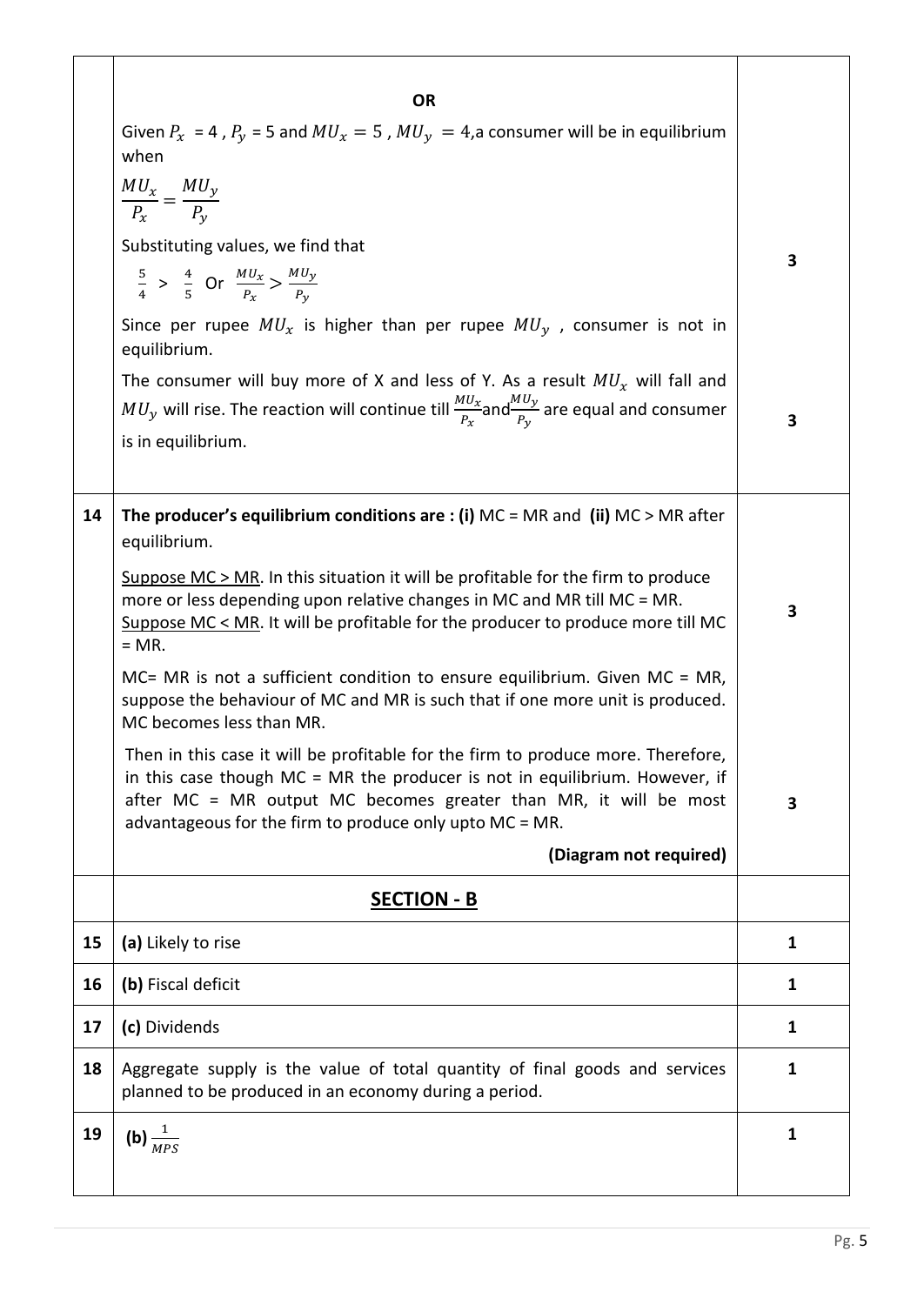| 20 | (1) Borrowings from and to abroad<br>(2) Investments from and to abroad.<br>(3) Decreases and increases in foreign exchange reserves.                                                                                                                                                                    |                |  |  |
|----|----------------------------------------------------------------------------------------------------------------------------------------------------------------------------------------------------------------------------------------------------------------------------------------------------------|----------------|--|--|
|    | <b>OR</b>                                                                                                                                                                                                                                                                                                |                |  |  |
|    | (1) Exports and imports of goods<br>(2) Exports and imports of services<br>(3) Factor income receipts from abroad and payments to abroad.<br>(4) Transfers from and to abroad.<br>(Any Three)                                                                                                            | 1x3            |  |  |
| 21 | Sale of machinery to abroad is export of goods and thus recorded in the<br>Current Account.                                                                                                                                                                                                              | $1\frac{1}{2}$ |  |  |
|    | Sale of machinery to abroad brings in foreign exchange and thus recorded on<br>the credit side.<br>(No marks if the reasons are not given)                                                                                                                                                               | $1\frac{1}{2}$ |  |  |
| 22 | $Real GDP = \frac{Nominal GDP}{Price Index} \times 100$                                                                                                                                                                                                                                                  | $1\frac{1}{2}$ |  |  |
|    | $300 = \frac{330}{Price Index} \times 100$                                                                                                                                                                                                                                                               | $\mathbf{1}$   |  |  |
|    | <i>Price Index</i> = $\frac{330 \times 100}{300}$ = 110                                                                                                                                                                                                                                                  | $\frac{1}{2}$  |  |  |
|    | (No marks if only the final answer is given)                                                                                                                                                                                                                                                             |                |  |  |
| 23 | Opening more bank accounts means more bank deposits.<br>More deposits means increase in the lending capacity of the commercial<br>banks.<br>More lending by banks means more investment in the country.<br>More investment means more national income.                                                   | 4              |  |  |
| 24 | $Y = \overline{C} + MPC(Y) + I$                                                                                                                                                                                                                                                                          | $1\frac{1}{2}$ |  |  |
|    | $2000 = 400 + MPC(2000) + 200$                                                                                                                                                                                                                                                                           | $\overline{2}$ |  |  |
|    | $MPC = \frac{2000 - 400 - 200}{2000} = 0.7$                                                                                                                                                                                                                                                              | $\frac{1}{2}$  |  |  |
|    | (No marks if only the final answer is given)                                                                                                                                                                                                                                                             |                |  |  |
| 25 | The central bank is the sole authority for the issue of currency in the country.<br>It promotes efficiency in the financial system. Firstly, because it leads to<br>uniformity in the issue of currency, Secondly, because it gives Central Bank<br>control over money supply.                           | 4              |  |  |
|    | <b>OR</b>                                                                                                                                                                                                                                                                                                |                |  |  |
|    | The Central Bank acts as a banker to the government. The central bank<br>accepts receipts and makes payments for the government and carries out<br>exchange, remittance and other normal banking operations for the<br>government. The central bank manages public debt and also lends to<br>government. | 4              |  |  |
|    | (To be marked as a whole)                                                                                                                                                                                                                                                                                |                |  |  |